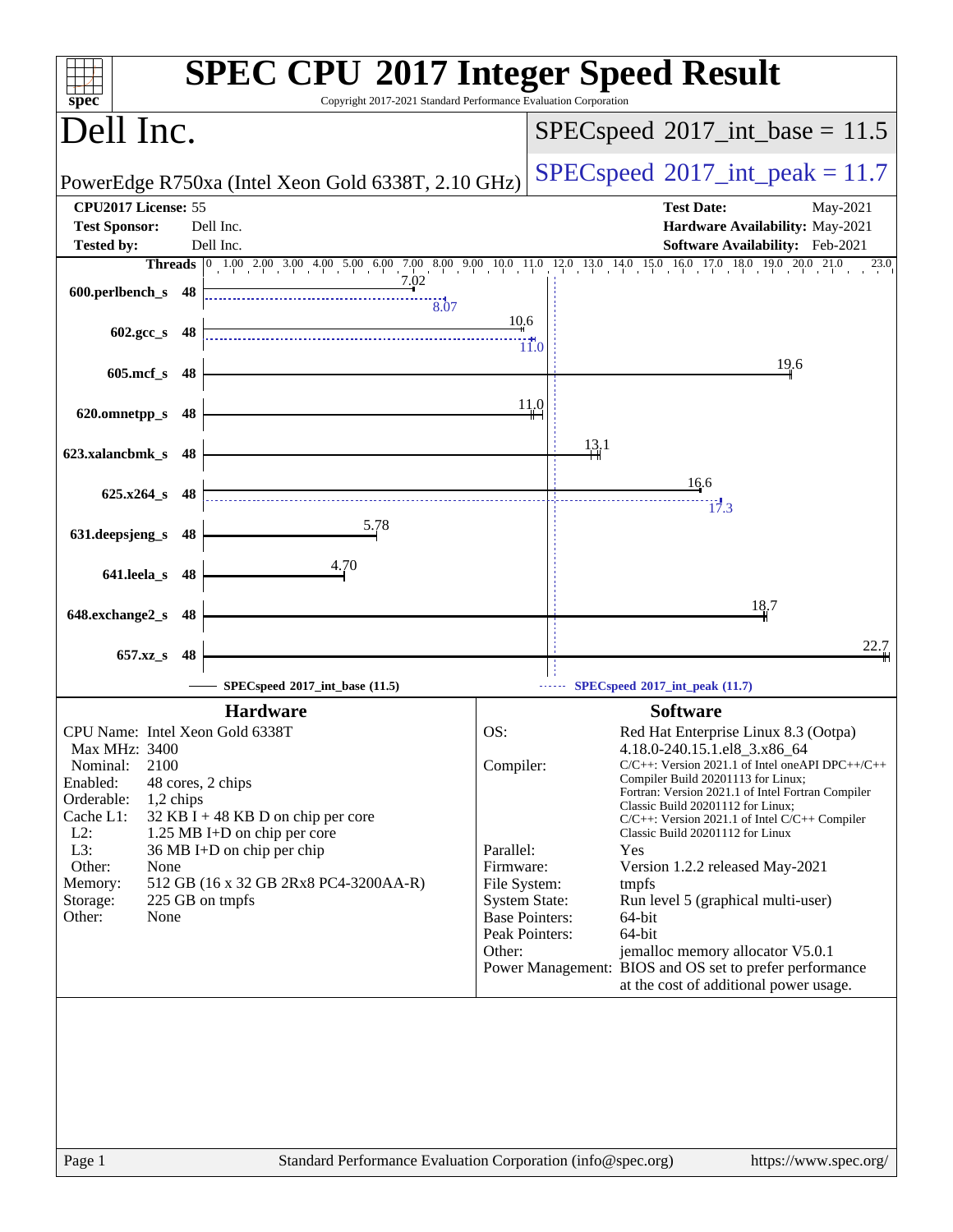| <b>SPEC CPU®2017 Integer Speed Result</b>                                                                |                                              |                |              |                               |                                            |                |              |                |                |              |                               |              |                |              |
|----------------------------------------------------------------------------------------------------------|----------------------------------------------|----------------|--------------|-------------------------------|--------------------------------------------|----------------|--------------|----------------|----------------|--------------|-------------------------------|--------------|----------------|--------------|
| spec<br>Copyright 2017-2021 Standard Performance Evaluation Corporation                                  |                                              |                |              |                               |                                            |                |              |                |                |              |                               |              |                |              |
| Dell Inc.                                                                                                |                                              |                |              |                               | $SPEC speed^{\circ}2017\_int\_base = 11.5$ |                |              |                |                |              |                               |              |                |              |
| $SPEC speed$ <sup>®</sup> $2017$ _int_peak = 11.7<br>PowerEdge R750xa (Intel Xeon Gold 6338T, 2.10 GHz)  |                                              |                |              |                               |                                            |                |              |                |                |              |                               |              |                |              |
| CPU2017 License: 55<br><b>Test Date:</b><br>May-2021                                                     |                                              |                |              |                               |                                            |                |              |                |                |              |                               |              |                |              |
| Hardware Availability: May-2021<br><b>Test Sponsor:</b><br>Dell Inc.                                     |                                              |                |              |                               |                                            |                |              |                |                |              |                               |              |                |              |
| <b>Tested by:</b>                                                                                        | Software Availability: Feb-2021<br>Dell Inc. |                |              |                               |                                            |                |              |                |                |              |                               |              |                |              |
| <b>Results Table</b>                                                                                     |                                              |                |              |                               |                                            |                |              |                |                |              |                               |              |                |              |
|                                                                                                          |                                              |                |              |                               |                                            |                |              |                |                |              |                               |              |                |              |
| <b>Benchmark</b>                                                                                         | <b>Threads</b>                               | <b>Seconds</b> | <b>Ratio</b> | <b>Base</b><br><b>Seconds</b> | Ratio                                      | <b>Seconds</b> | <b>Ratio</b> | <b>Threads</b> | <b>Seconds</b> | <b>Ratio</b> | <b>Peak</b><br><b>Seconds</b> | <b>Ratio</b> | <b>Seconds</b> | <b>Ratio</b> |
| 600.perlbench_s                                                                                          | 48                                           | 252            | 7.05         | 253                           | 7.02                                       | 255            | 6.97         | 48             | 220            | 8.08         | 220                           | 8.06         | 220            | 8.07         |
| $602.\text{gcc}\s$                                                                                       | 48                                           | 375            | 10.6         | 373                           | 10.7                                       | 376            | 10.6         | 48             | 360            | 11.1         | 363                           | <b>11.0</b>  | 364            | 10.9         |
| $605$ .mcf s                                                                                             | 48                                           | 241            | 19.6         | 241                           | 19.6                                       | 241            | 19.6         | 48             | 241            | 19.6         | 241                           | <b>19.6</b>  | 241            | 19.6         |
| 620.omnetpp_s                                                                                            | 48                                           | 144            | 11.3         | 149                           | 10.9                                       | 148            | <b>11.0</b>  | 48             | 144            | 11.3         | 149                           | 10.9         | 148            | <b>11.0</b>  |
| 623.xalancbmk s                                                                                          | 48                                           | 110            | 12.9         | 107                           | 13.2                                       | 108            | 13.1         | 48             | 110            | 12.9         | 107                           | 13.2         | <b>108</b>     | 13.1         |
| 625.x264_s                                                                                               | 48                                           | 106            | 16.6         | 106                           | 16.6                                       | 107            | 16.6         | 48             | <b>102</b>     | 17.3         | 102                           | 17.3         | 102            | 17.2         |
| 631.deepsjeng_s                                                                                          | 48                                           | 248            | 5.78         | 248                           | 5.78                                       | 248            | 5.77         | 48             | 248            | 5.78         | 248                           | 5.78         | 248            | 5.77         |
| 641.leela_s                                                                                              | 48                                           | 362            | 4.71         | 363                           | 4.70                                       | 363            | 4.70         | 48             | 362            | 4.71         | 363                           | 4.70         | 363            | 4.70         |
| 648.exchange2_s                                                                                          | 48                                           | 157            | 18.7         | 156                           | 18.8                                       | 157            | 18.7         | 48             | 157            | 18.7         | 156                           | 18.8         | 157            | 18.7         |
| 657.xz_s                                                                                                 | 48                                           | 272            | 22.7         | 270                           | 22.9                                       | 272            | 22.7         | 48             | 272            | 22.7         | 270                           | 22.9         | 272            | 22.7         |
| $SPECspeed*2017$ int base =                                                                              |                                              |                | 11.5         |                               |                                            |                |              |                |                |              |                               |              |                |              |
| $SPECspeed*2017\_int\_peak =$<br>11.7                                                                    |                                              |                |              |                               |                                            |                |              |                |                |              |                               |              |                |              |
| Results appear in the order in which they were run. Bold underlined text indicates a median measurement. |                                              |                |              |                               |                                            |                |              |                |                |              |                               |              |                |              |
| <b>Operating System Notes</b>                                                                            |                                              |                |              |                               |                                            |                |              |                |                |              |                               |              |                |              |

Stack size set to unlimited using "ulimit -s unlimited"

#### **[Environment Variables Notes](http://www.spec.org/auto/cpu2017/Docs/result-fields.html#EnvironmentVariablesNotes)**

```
Environment variables set by runcpu before the start of the run:
KMP_AFFINITY = "granularity=fine,scatter"
LD_LIBRARY_PATH =
      "/mnt/ramdisk/cpu2017-1.1.5-ic2021.1/lib/intel64:/mnt/ramdisk/cpu2017-1.
      1.5-ic2021.1/je5.0.1-64"
MALLOC_CONF = "retain:true"
OMP_STACKSIZE = "192M"
```
#### **[General Notes](http://www.spec.org/auto/cpu2017/Docs/result-fields.html#GeneralNotes)**

 Binaries compiled on a system with 1x Intel Core i9-7980XE CPU + 64GB RAM memory using Redhat Enterprise Linux 8.0 Transparent Huge Pages enabled by default Prior to runcpu invocation Filesystem page cache synced and cleared with: sync; echo 3> /proc/sys/vm/drop\_caches jemalloc, a general purpose malloc implementation built with the RedHat Enterprise 7.5, and the system compiler gcc 4.8.5 sources available from jemalloc.net or <https://github.com/jemalloc/jemalloc/releases>

NA: The test sponsor attests, as of date of publication, that CVE-2017-5754 (Meltdown) is mitigated in the system as tested and documented.

**(Continued on next page)**

| Page 2 | Standard Performance Evaluation Corporation (info@spec.org) | https://www.spec.org/ |
|--------|-------------------------------------------------------------|-----------------------|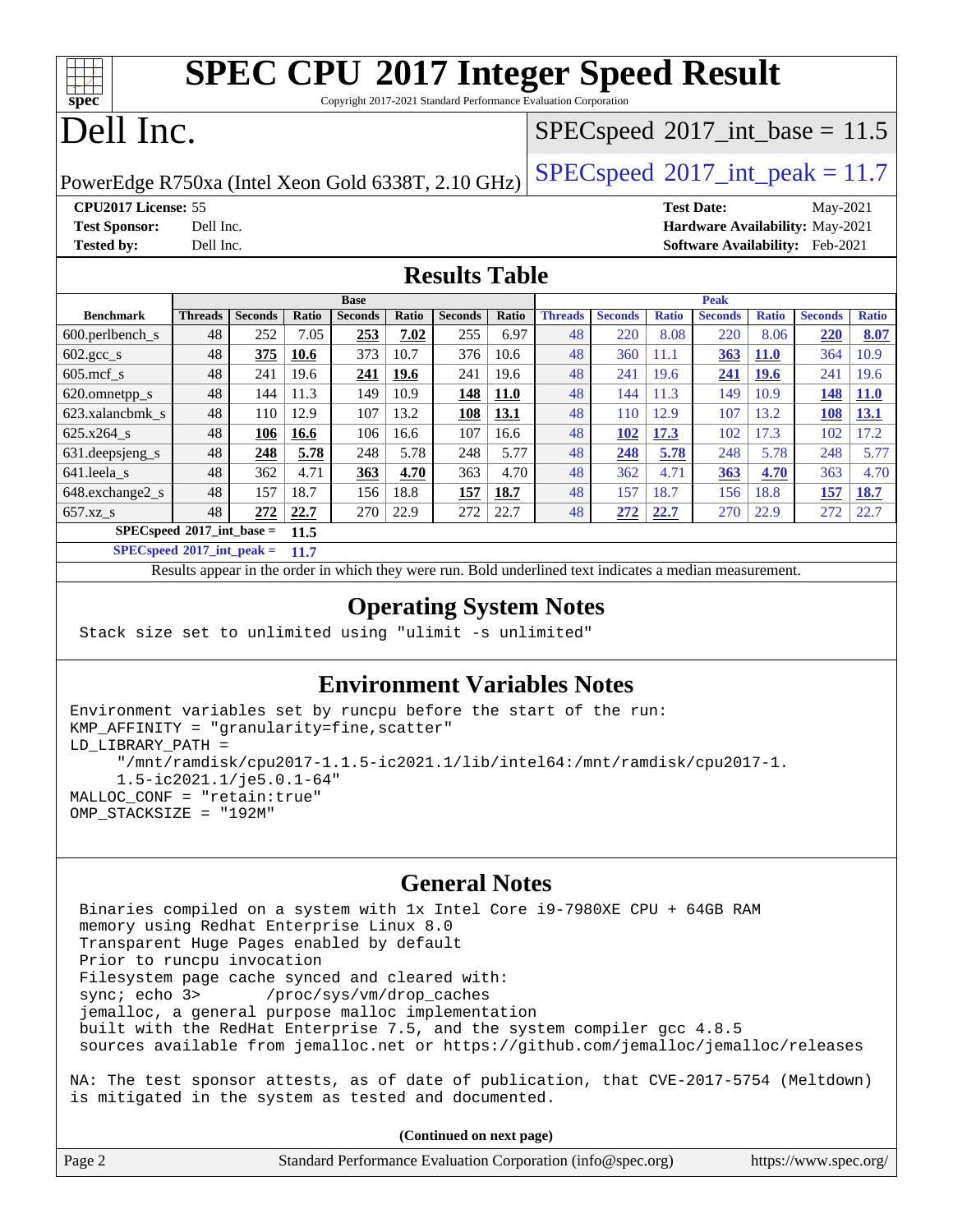#### **[SPEC CPU](http://www.spec.org/auto/cpu2017/Docs/result-fields.html#SPECCPU2017IntegerSpeedResult)[2017 Integer Speed Result](http://www.spec.org/auto/cpu2017/Docs/result-fields.html#SPECCPU2017IntegerSpeedResult)** Copyright 2017-2021 Standard Performance Evaluation Corporation

# Dell Inc.

**[spec](http://www.spec.org/)**

 $SPECspeed^{\circ}2017\_int\_base = 11.5$  $SPECspeed^{\circ}2017\_int\_base = 11.5$ 

PowerEdge R750xa (Intel Xeon Gold 6338T, 2.10 GHz)  $\left|$  [SPECspeed](http://www.spec.org/auto/cpu2017/Docs/result-fields.html#SPECspeed2017intpeak)®[2017\\_int\\_peak = 1](http://www.spec.org/auto/cpu2017/Docs/result-fields.html#SPECspeed2017intpeak)1.7

**[Tested by:](http://www.spec.org/auto/cpu2017/Docs/result-fields.html#Testedby)** Dell Inc. **[Software Availability:](http://www.spec.org/auto/cpu2017/Docs/result-fields.html#SoftwareAvailability)** Feb-2021

**[CPU2017 License:](http://www.spec.org/auto/cpu2017/Docs/result-fields.html#CPU2017License)** 55 **[Test Date:](http://www.spec.org/auto/cpu2017/Docs/result-fields.html#TestDate)** May-2021 **[Test Sponsor:](http://www.spec.org/auto/cpu2017/Docs/result-fields.html#TestSponsor)** Dell Inc. **[Hardware Availability:](http://www.spec.org/auto/cpu2017/Docs/result-fields.html#HardwareAvailability)** May-2021

#### **[General Notes \(Continued\)](http://www.spec.org/auto/cpu2017/Docs/result-fields.html#GeneralNotes)**

Yes: The test sponsor attests, as of date of publication, that CVE-2017-5753 (Spectre variant 1) is mitigated in the system as tested and documented. Yes: The test sponsor attests, as of date of publication, that CVE-2017-5715 (Spectre variant 2) is mitigated in the system as tested and documented.

Benchmark run from a 225 GB ramdisk created with the cmd: "mount -t tmpfs -o size=225G tmpfs /mnt/ramdisk"

#### **[Platform Notes](http://www.spec.org/auto/cpu2017/Docs/result-fields.html#PlatformNotes)**

 BIOS Settings: Logical Processor : Disabled Virtualization Technology : Disabled System Profile : Custom CPU Power Management : Maximum Performance C1E : Disabled C States : Autonomous Memory Patrol Scrub : Disabled Energy Efficiency Policy : Performance CPU Interconnect Bus Link Power Management : Disabled Sysinfo program /mnt/ramdisk/cpu2017-1.1.5-ic2021.1/bin/sysinfo Rev: r6538 of 2020-09-24 e8664e66d2d7080afeaa89d4b38e2f1c running on localhost.localdomain Wed May 26 09:16:30 2021 SUT (System Under Test) info as seen by some common utilities. For more information on this section, see <https://www.spec.org/cpu2017/Docs/config.html#sysinfo> From /proc/cpuinfo model name : Intel(R) Xeon(R) Gold 6338T CPU @ 2.10GHz 2 "physical id"s (chips) 48 "processors" cores, siblings (Caution: counting these is hw and system dependent. The following excerpts from /proc/cpuinfo might not be reliable. Use with caution.) cpu cores : 24 siblings : 24 physical 0: cores 0 1 10 11 12 13 14 15 16 17 18 19 20 21 22 23 physical 1: cores 0 1 10 11 12 13 14 15 16 17 18 19 20 21 22 23 From lscpu: Architecture: x86\_64 CPU op-mode(s): 32-bit, 64-bit Byte Order: Little Endian **(Continued on next page)**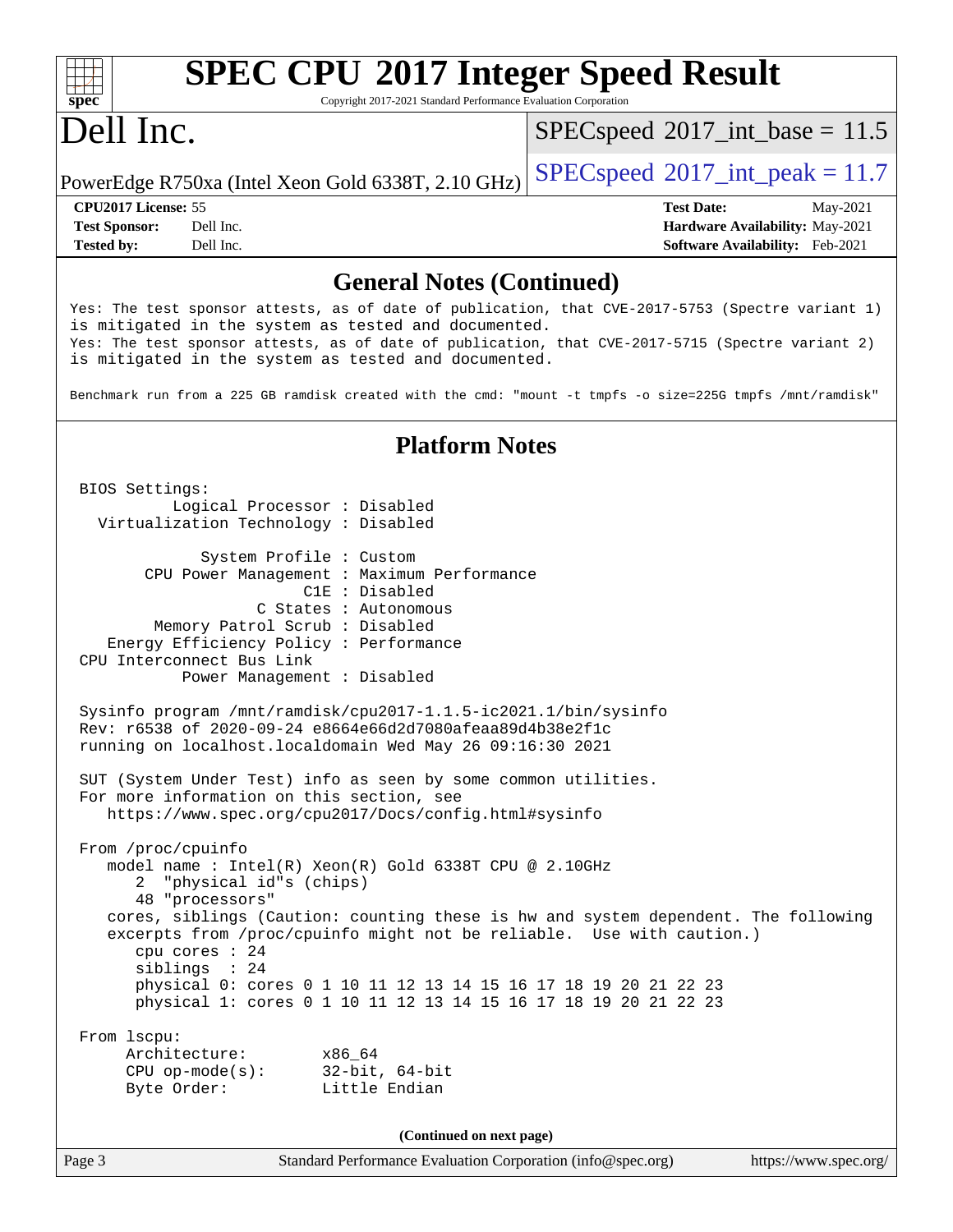| spec <sup>®</sup>                                                                                                                                                    | Copyright 2017-2021 Standard Performance Evaluation Corporation                           | <b>SPEC CPU®2017 Integer Speed Result</b>                                                                                                                                  |  |  |
|----------------------------------------------------------------------------------------------------------------------------------------------------------------------|-------------------------------------------------------------------------------------------|----------------------------------------------------------------------------------------------------------------------------------------------------------------------------|--|--|
| Dell Inc.                                                                                                                                                            |                                                                                           | $SPEC speed^{\circ}2017\_int\_base = 11.5$                                                                                                                                 |  |  |
|                                                                                                                                                                      | PowerEdge R750xa (Intel Xeon Gold 6338T, 2.10 GHz)                                        | $SPEC speed^{\circ}2017\_int\_peak = 11.7$                                                                                                                                 |  |  |
| CPU2017 License: 55                                                                                                                                                  |                                                                                           | <b>Test Date:</b><br>May-2021                                                                                                                                              |  |  |
| <b>Test Sponsor:</b><br>Dell Inc.                                                                                                                                    |                                                                                           | Hardware Availability: May-2021                                                                                                                                            |  |  |
| <b>Tested by:</b><br>Dell Inc.                                                                                                                                       |                                                                                           | Software Availability: Feb-2021                                                                                                                                            |  |  |
|                                                                                                                                                                      | <b>Platform Notes (Continued)</b>                                                         |                                                                                                                                                                            |  |  |
| CPU(s):                                                                                                                                                              | 48                                                                                        |                                                                                                                                                                            |  |  |
| On-line CPU(s) list: $0-47$                                                                                                                                          |                                                                                           |                                                                                                                                                                            |  |  |
| Thread(s) per core:                                                                                                                                                  | 1                                                                                         |                                                                                                                                                                            |  |  |
| Core(s) per socket:                                                                                                                                                  | 24<br>2                                                                                   |                                                                                                                                                                            |  |  |
| Socket(s):<br>NUMA $node(s)$ :                                                                                                                                       | 2                                                                                         |                                                                                                                                                                            |  |  |
| Vendor ID:                                                                                                                                                           | GenuineIntel                                                                              |                                                                                                                                                                            |  |  |
| CPU family:                                                                                                                                                          | 6                                                                                         |                                                                                                                                                                            |  |  |
| Model:                                                                                                                                                               | 106                                                                                       |                                                                                                                                                                            |  |  |
| Model name:<br>Stepping:                                                                                                                                             | $Intel(R) Xeon(R) Gold 6338T CPU @ 2.10GHz$<br>6                                          |                                                                                                                                                                            |  |  |
| CPU MHz:                                                                                                                                                             | 2049.504                                                                                  |                                                                                                                                                                            |  |  |
| BogoMIPS:                                                                                                                                                            | 4200.00                                                                                   |                                                                                                                                                                            |  |  |
| Virtualization:                                                                                                                                                      | $VT - x$                                                                                  |                                                                                                                                                                            |  |  |
| L1d cache:<br>Lli cache:                                                                                                                                             | 48K<br>32K                                                                                |                                                                                                                                                                            |  |  |
| L2 cache:                                                                                                                                                            | 1280K                                                                                     |                                                                                                                                                                            |  |  |
| L3 cache:                                                                                                                                                            | 36864K                                                                                    |                                                                                                                                                                            |  |  |
| NUMA node0 CPU(s):                                                                                                                                                   |                                                                                           |                                                                                                                                                                            |  |  |
|                                                                                                                                                                      | 0, 2, 4, 6, 8, 10, 12, 14, 16, 18, 20, 22, 24, 26, 28, 30, 32, 34, 36, 38, 40, 42, 44, 46 |                                                                                                                                                                            |  |  |
| NUMA nodel CPU(s):                                                                                                                                                   | 1, 3, 5, 7, 9, 11, 13, 15, 17, 19, 21, 23, 25, 27, 29, 31, 33, 35, 37, 39, 41, 43, 45, 47 |                                                                                                                                                                            |  |  |
| Flags:                                                                                                                                                               |                                                                                           | fpu vme de pse tsc msr pae mce cx8 apic sep mtrr pge mca cmov                                                                                                              |  |  |
|                                                                                                                                                                      |                                                                                           | pat pse36 clflush dts acpi mmx fxsr sse sse2 ss ht tm pbe syscall nx pdpelgb rdtscp                                                                                        |  |  |
|                                                                                                                                                                      |                                                                                           | lm constant_tsc art arch_perfmon pebs bts rep_good nopl xtopology nonstop_tsc cpuid                                                                                        |  |  |
|                                                                                                                                                                      |                                                                                           | aperfmperf pni pclmulqdq dtes64 monitor ds_cpl vmx smx est tm2 ssse3 sdbg fma cx16                                                                                         |  |  |
| xtpr pdcm pcid dca sse4_1 sse4_2 x2apic movbe popcnt tsc_deadline_timer aes xsave<br>avx f16c rdrand lahf_lm abm 3dnowprefetch cpuid_fault epb cat_13 invpcid_single |                                                                                           |                                                                                                                                                                            |  |  |
| intel_ppin ssbd mba ibrs ibpb stibp ibrs_enhanced fsgsbase tsc_adjust bmil hle avx2                                                                                  |                                                                                           |                                                                                                                                                                            |  |  |
| smep bmi2 erms invpcid cqm rdt_a avx512f avx512dq rdseed adx smap avx512ifma                                                                                         |                                                                                           |                                                                                                                                                                            |  |  |
|                                                                                                                                                                      |                                                                                           | clflushopt clwb intel_pt avx512cd sha_ni avx512bw avx512vl xsaveopt xsavec xgetbvl                                                                                         |  |  |
|                                                                                                                                                                      |                                                                                           | xsaves cqm_llc cqm_occup_llc cqm_mbm_total cqm_mbm_local split_lock_detect wbnoinvd<br>dtherm ida arat pln pts avx512vbmi umip pku ospke avx512_vbmi2 gfni vaes vpclmulqdq |  |  |
|                                                                                                                                                                      |                                                                                           | avx512_vnni avx512_bitalg tme avx512_vpopcntdq la57 rdpid md_clear pconfig flush_l1d                                                                                       |  |  |
| arch_capabilities                                                                                                                                                    |                                                                                           |                                                                                                                                                                            |  |  |
| /proc/cpuinfo cache data<br>cache size : 36864 KB                                                                                                                    |                                                                                           |                                                                                                                                                                            |  |  |
|                                                                                                                                                                      |                                                                                           |                                                                                                                                                                            |  |  |
|                                                                                                                                                                      |                                                                                           | From numactl --hardware WARNING: a numactl 'node' might or might not correspond to a                                                                                       |  |  |
| physical chip.<br>$available: 2 nodes (0-1)$                                                                                                                         |                                                                                           |                                                                                                                                                                            |  |  |
|                                                                                                                                                                      |                                                                                           | node 0 cpus: 0 2 4 6 8 10 12 14 16 18 20 22 24 26 28 30 32 34 36 38 40 42 44 46                                                                                            |  |  |
| node 0 size: 246995 MB                                                                                                                                               |                                                                                           |                                                                                                                                                                            |  |  |
| node 0 free: 229602 MB                                                                                                                                               |                                                                                           |                                                                                                                                                                            |  |  |
| node 1 size: 246269 MB                                                                                                                                               |                                                                                           | node 1 cpus: 1 3 5 7 9 11 13 15 17 19 21 23 25 27 29 31 33 35 37 39 41 43 45 47                                                                                            |  |  |
|                                                                                                                                                                      |                                                                                           |                                                                                                                                                                            |  |  |
|                                                                                                                                                                      | (Continued on next page)                                                                  |                                                                                                                                                                            |  |  |

| Page 4 | Standard Performance Evaluation Corporation (info@spec.org) | https://www.spec.org/ |
|--------|-------------------------------------------------------------|-----------------------|
|        |                                                             |                       |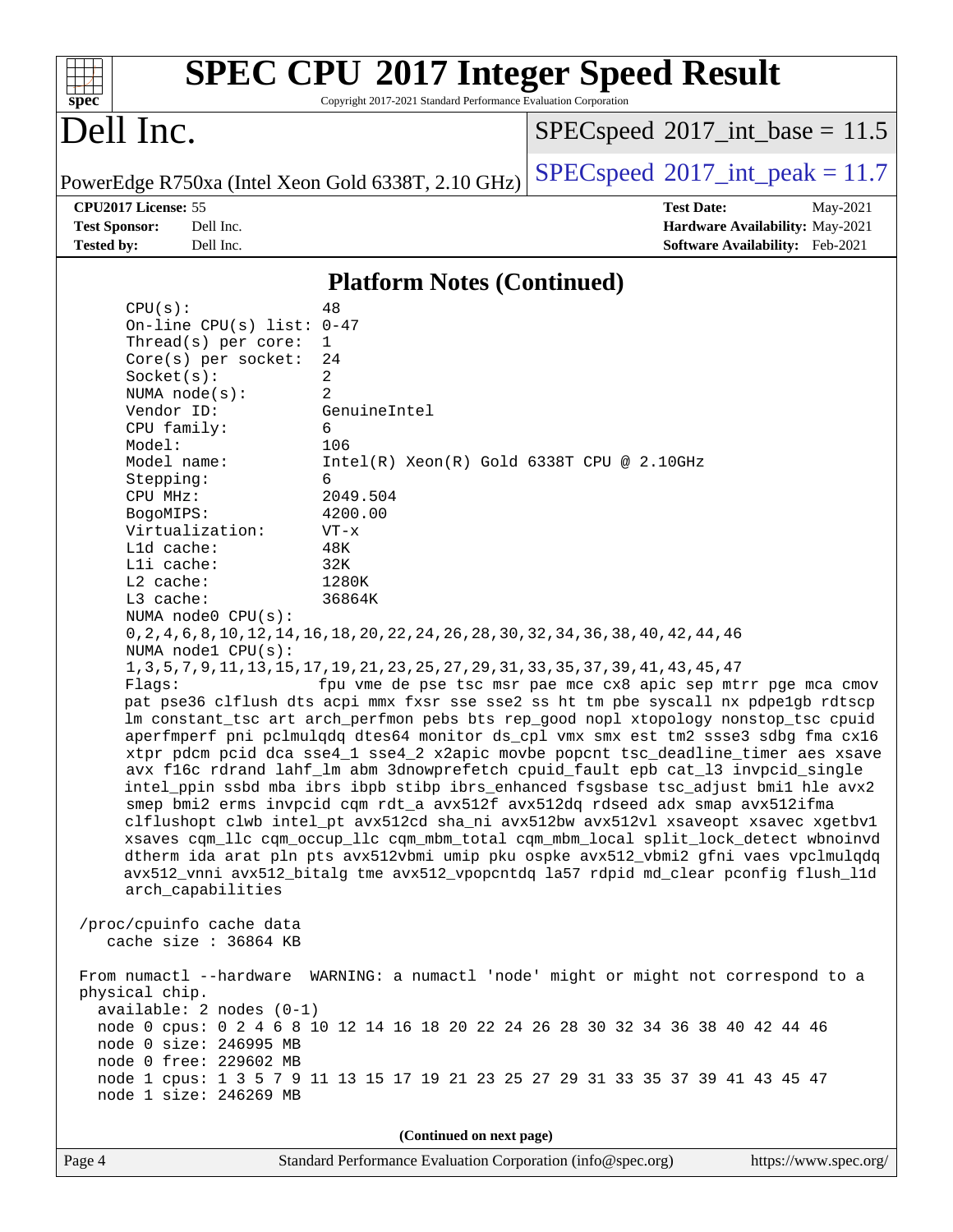| <b>SPEC CPU®2017 Integer Speed Result</b><br>Copyright 2017-2021 Standard Performance Evaluation Corporation<br>spec <sup>®</sup>                                                                                                                                                                                                                                                                                                                                                                                                                                                                                                                                                                                                                                                                                                                                                                                                                                                                                                                                                                                                                                                                         |                                                                                                                        |
|-----------------------------------------------------------------------------------------------------------------------------------------------------------------------------------------------------------------------------------------------------------------------------------------------------------------------------------------------------------------------------------------------------------------------------------------------------------------------------------------------------------------------------------------------------------------------------------------------------------------------------------------------------------------------------------------------------------------------------------------------------------------------------------------------------------------------------------------------------------------------------------------------------------------------------------------------------------------------------------------------------------------------------------------------------------------------------------------------------------------------------------------------------------------------------------------------------------|------------------------------------------------------------------------------------------------------------------------|
| Dell Inc.                                                                                                                                                                                                                                                                                                                                                                                                                                                                                                                                                                                                                                                                                                                                                                                                                                                                                                                                                                                                                                                                                                                                                                                                 | $SPEC speed^{\circ}2017\_int\_base = 11.5$                                                                             |
| PowerEdge R750xa (Intel Xeon Gold 6338T, 2.10 GHz)                                                                                                                                                                                                                                                                                                                                                                                                                                                                                                                                                                                                                                                                                                                                                                                                                                                                                                                                                                                                                                                                                                                                                        | $SPEC speed^{\circ}2017\_int\_peak = 11.7$                                                                             |
| CPU2017 License: 55<br><b>Test Sponsor:</b><br>Dell Inc.<br><b>Tested by:</b><br>Dell Inc.                                                                                                                                                                                                                                                                                                                                                                                                                                                                                                                                                                                                                                                                                                                                                                                                                                                                                                                                                                                                                                                                                                                | <b>Test Date:</b><br>May-2021<br>Hardware Availability: May-2021<br>Software Availability: Feb-2021                    |
|                                                                                                                                                                                                                                                                                                                                                                                                                                                                                                                                                                                                                                                                                                                                                                                                                                                                                                                                                                                                                                                                                                                                                                                                           |                                                                                                                        |
| <b>Platform Notes (Continued)</b><br>node 1 free: 256703 MB<br>node distances:<br>$\overline{0}$<br>node<br>1<br>0 :<br>10<br>20<br>1:<br>20<br>10<br>From /proc/meminfo<br>MemTotal:<br>527811948 kB<br>HugePages_Total:<br>0<br>Hugepagesize:<br>2048 kB<br>/sbin/tuned-adm active<br>Current active profile: throughput-performance<br>From /etc/*release* /etc/*version*<br>os-release:<br>NAME="Red Hat Enterprise Linux"<br>VERSION="8.3 (Ootpa)"<br>ID="rhel"<br>ID_LIKE="fedora"<br>VERSION_ID="8.3"<br>PLATFORM_ID="platform:el8"<br>PRETTY_NAME="Red Hat Enterprise Linux 8.3 (Ootpa)"<br>ANSI_COLOR="0;31"<br>redhat-release: Red Hat Enterprise Linux release 8.3 (Ootpa)<br>system-release: Red Hat Enterprise Linux release 8.3 (Ootpa)<br>system-release-cpe: cpe:/o:redhat:enterprise_linux:8.3:ga<br>$uname -a$ :<br>Linux localhost.localdomain 4.18.0-240.15.1.el8_3.x86_64 #1 SMP Wed Feb 3 03:12:15 EST<br>2021 x86_64 x86_64 x86_64 GNU/Linux<br>Kernel self-reported vulnerability status:<br>CVE-2018-12207 (iTLB Multihit):<br>CVE-2018-3620 (L1 Terminal Fault):<br>Microarchitectural Data Sampling:<br>CVE-2017-5754 (Meltdown):<br>CVE-2018-3639 (Speculative Store Bypass): | Not affected<br>Not affected<br>Not affected<br>Not affected<br>Mitigation: Speculative Store                          |
| CVE-2017-5753 (Spectre variant 1):                                                                                                                                                                                                                                                                                                                                                                                                                                                                                                                                                                                                                                                                                                                                                                                                                                                                                                                                                                                                                                                                                                                                                                        | Bypass disabled via prctl and<br>seccomp<br>Mitigation: usercopy/swapgs<br>barriers and __user pointer<br>sanitization |
| $CVE-2017-5715$ (Spectre variant 2):                                                                                                                                                                                                                                                                                                                                                                                                                                                                                                                                                                                                                                                                                                                                                                                                                                                                                                                                                                                                                                                                                                                                                                      | Mitigation: Enhanced IBRS, IBPB:<br>conditional, RSB filling                                                           |
| CVE-2020-0543 (Special Register Buffer Data Sampling): Not affected                                                                                                                                                                                                                                                                                                                                                                                                                                                                                                                                                                                                                                                                                                                                                                                                                                                                                                                                                                                                                                                                                                                                       |                                                                                                                        |
| (Continued on next page)<br>Standard Performance Evaluation Corporation (info@spec.org)<br>Page 5                                                                                                                                                                                                                                                                                                                                                                                                                                                                                                                                                                                                                                                                                                                                                                                                                                                                                                                                                                                                                                                                                                         | https://www.spec.org/                                                                                                  |
|                                                                                                                                                                                                                                                                                                                                                                                                                                                                                                                                                                                                                                                                                                                                                                                                                                                                                                                                                                                                                                                                                                                                                                                                           |                                                                                                                        |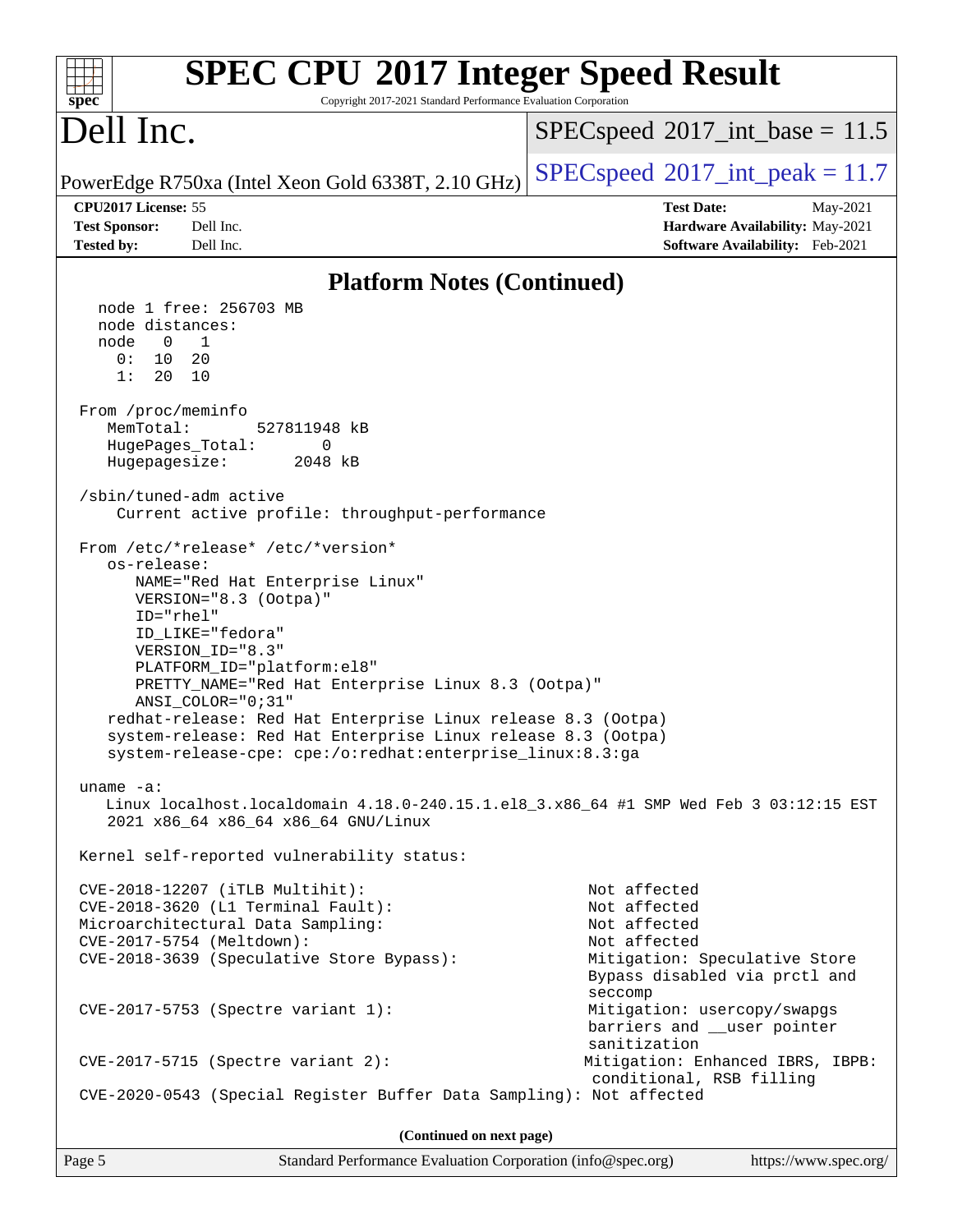| <b>SPEC CPU®2017 Integer Speed Result</b><br>Copyright 2017-2021 Standard Performance Evaluation Corporation<br>spec <sup>®</sup>                                                                                                                                                                                                                                                                                                                     |                                                                                                     |  |  |  |
|-------------------------------------------------------------------------------------------------------------------------------------------------------------------------------------------------------------------------------------------------------------------------------------------------------------------------------------------------------------------------------------------------------------------------------------------------------|-----------------------------------------------------------------------------------------------------|--|--|--|
| Dell Inc.                                                                                                                                                                                                                                                                                                                                                                                                                                             | $SPEC speed^{\circ}2017\_int\_base = 11.5$                                                          |  |  |  |
| PowerEdge R750xa (Intel Xeon Gold 6338T, 2.10 GHz)                                                                                                                                                                                                                                                                                                                                                                                                    | $SPEC speed^{\circ}2017\_int\_peak = 11.7$                                                          |  |  |  |
| CPU2017 License: 55<br><b>Test Sponsor:</b><br>Dell Inc.<br>Dell Inc.<br><b>Tested by:</b>                                                                                                                                                                                                                                                                                                                                                            | <b>Test Date:</b><br>May-2021<br>Hardware Availability: May-2021<br>Software Availability: Feb-2021 |  |  |  |
| <b>Platform Notes (Continued)</b>                                                                                                                                                                                                                                                                                                                                                                                                                     |                                                                                                     |  |  |  |
| CVE-2019-11135 (TSX Asynchronous Abort):                                                                                                                                                                                                                                                                                                                                                                                                              | Not affected                                                                                        |  |  |  |
| run-level 5 May 26 09:15                                                                                                                                                                                                                                                                                                                                                                                                                              |                                                                                                     |  |  |  |
| SPEC is set to: /mnt/ramdisk/cpu2017-1.1.5-ic2021.1<br>Size Used Avail Use% Mounted on<br>Filesystem<br>Type<br>tmpfs 225G<br>13G 213G<br>tmpfs                                                                                                                                                                                                                                                                                                       | 6% /mnt/ramdisk                                                                                     |  |  |  |
| From /sys/devices/virtual/dmi/id<br>Vendor:<br>Dell Inc.<br>Product:<br>PowerEdge R750xa<br>Product Family: PowerEdge<br>Serial:<br>1234567                                                                                                                                                                                                                                                                                                           |                                                                                                     |  |  |  |
| Additional information from dmidecode follows. WARNING: Use caution when you interpret<br>this section. The 'dmidecode' program reads system data which is "intended to allow<br>hardware to be accurately determined", but the intent may not be met, as there are<br>frequent changes to hardware, firmware, and the "DMTF SMBIOS" standard.<br>Memory:<br>16x 002C069D002C 18ASF4G72PDZ-3G2E1 32 GB 2 rank 3200<br>16x Not Specified Not Specified |                                                                                                     |  |  |  |
| BIOS:<br>Dell Inc.<br>BIOS Vendor:<br>1.2.2<br>BIOS Version:<br>05/14/2021<br>BIOS Date:<br>BIOS Revision:<br>1.2                                                                                                                                                                                                                                                                                                                                     |                                                                                                     |  |  |  |
| (End of data from sysinfo program)                                                                                                                                                                                                                                                                                                                                                                                                                    |                                                                                                     |  |  |  |
| <b>Compiler Version Notes</b>                                                                                                                                                                                                                                                                                                                                                                                                                         |                                                                                                     |  |  |  |
| 600.perlbench_s(peak)                                                                                                                                                                                                                                                                                                                                                                                                                                 |                                                                                                     |  |  |  |
| Intel(R) C Intel(R) 64 Compiler Classic for applications running on Intel(R)<br>64, Version 2021.1 Build 20201112_000000<br>Copyright (C) 1985-2020 Intel Corporation. All rights reserved.                                                                                                                                                                                                                                                           |                                                                                                     |  |  |  |
| 600.perlbench_s(base) 602.gcc_s(base, peak) 605.mcf_s(base, peak)<br>С<br>625.x264_s(base, peak) 657.xz_s(base, peak)                                                                                                                                                                                                                                                                                                                                 |                                                                                                     |  |  |  |
| Intel(R) oneAPI DPC++/C++ Compiler for applications running on Intel(R) $64$ ,<br>Version 2021.1 Build 20201113                                                                                                                                                                                                                                                                                                                                       |                                                                                                     |  |  |  |
| (Continued on next page)                                                                                                                                                                                                                                                                                                                                                                                                                              |                                                                                                     |  |  |  |
| Standard Performance Evaluation Corporation (info@spec.org)<br>Page 6                                                                                                                                                                                                                                                                                                                                                                                 | https://www.spec.org/                                                                               |  |  |  |
|                                                                                                                                                                                                                                                                                                                                                                                                                                                       |                                                                                                     |  |  |  |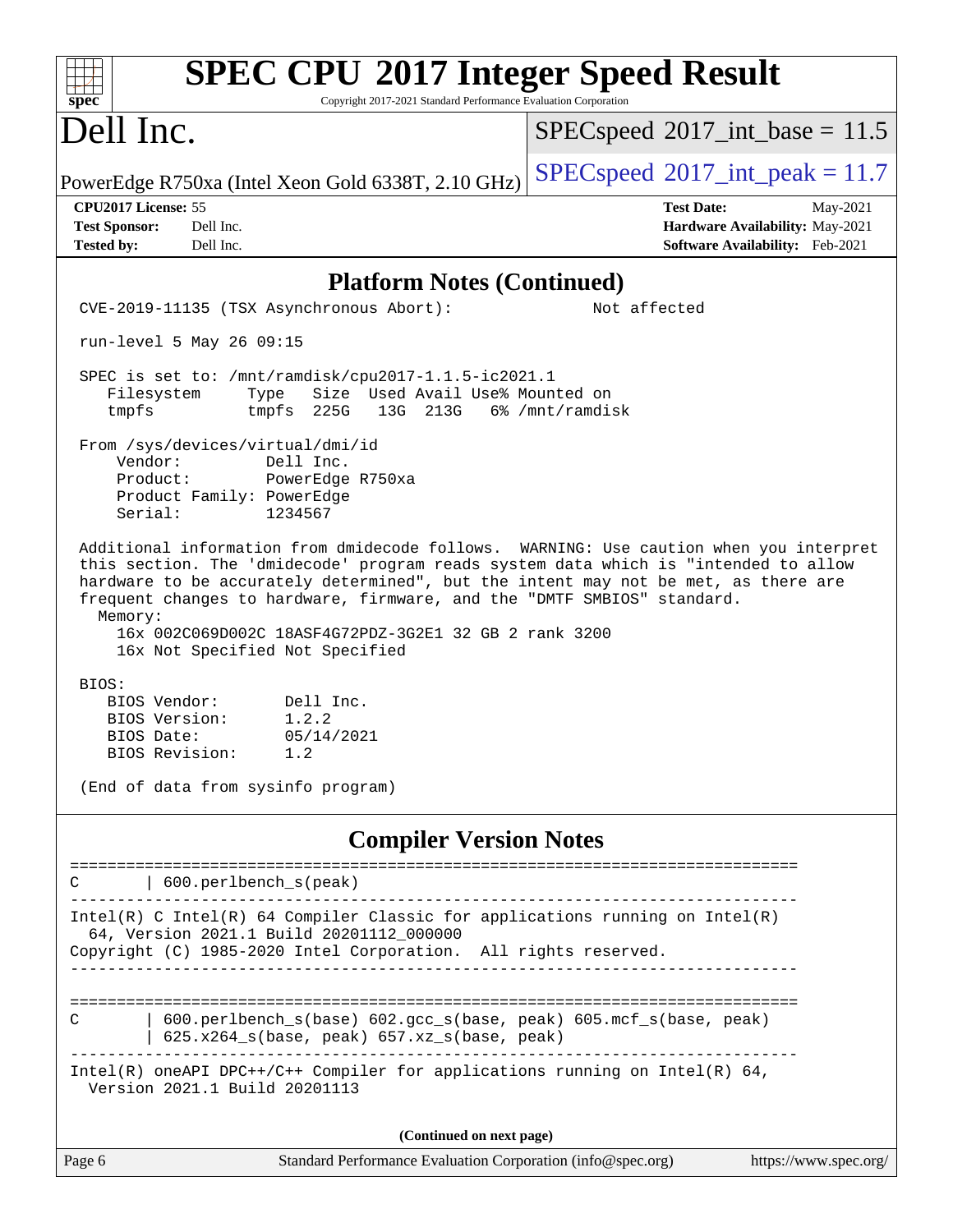| <b>SPEC CPU®2017 Integer Speed Result</b><br>Copyright 2017-2021 Standard Performance Evaluation Corporation                                                                                      |                                                                                                                      |  |  |  |  |
|---------------------------------------------------------------------------------------------------------------------------------------------------------------------------------------------------|----------------------------------------------------------------------------------------------------------------------|--|--|--|--|
| $spec^*$<br>Dell Inc.                                                                                                                                                                             | $SPEC speed^{\circ}2017\_int\_base = 11.5$                                                                           |  |  |  |  |
| PowerEdge R750xa (Intel Xeon Gold 6338T, 2.10 GHz)                                                                                                                                                | $SPEC speed^{\circ}2017\_int\_peak = 11.7$                                                                           |  |  |  |  |
| CPU2017 License: 55<br><b>Test Sponsor:</b><br>Dell Inc.<br><b>Tested by:</b><br>Dell Inc.                                                                                                        | <b>Test Date:</b><br>May-2021<br>Hardware Availability: May-2021<br>Software Availability: Feb-2021                  |  |  |  |  |
| <b>Compiler Version Notes (Continued)</b>                                                                                                                                                         |                                                                                                                      |  |  |  |  |
| Copyright (C) 1985-2020 Intel Corporation. All rights reserved.                                                                                                                                   |                                                                                                                      |  |  |  |  |
| 600.perlbench_s(peak)<br>С                                                                                                                                                                        |                                                                                                                      |  |  |  |  |
| $Intel(R)$ C Intel(R) 64 Compiler Classic for applications running on $Intel(R)$<br>64, Version 2021.1 Build 20201112_000000<br>Copyright (C) 1985-2020 Intel Corporation. All rights reserved.   |                                                                                                                      |  |  |  |  |
| C                                                                                                                                                                                                 | 600.perlbench_s(base) 602.gcc_s(base, peak) 605.mcf_s(base, peak)<br>$625.x264_s(base, peak)$ $657.xz_s(base, peak)$ |  |  |  |  |
| Intel(R) oneAPI DPC++/C++ Compiler for applications running on Intel(R) $64$ ,<br>Version 2021.1 Build 20201113<br>Copyright (C) 1985-2020 Intel Corporation. All rights reserved.                |                                                                                                                      |  |  |  |  |
| 620.omnetpp_s(base, peak) 623.xalancbmk_s(base, peak)<br>$C++$<br>631.deepsjeng_s(base, peak) 641.leela_s(base, peak)                                                                             |                                                                                                                      |  |  |  |  |
| Intel(R) oneAPI DPC++/C++ Compiler for applications running on Intel(R) $64$ ,<br>Version 2021.1 Build 20201113<br>Copyright (C) 1985-2020 Intel Corporation. All rights reserved.                |                                                                                                                      |  |  |  |  |
| Fortran   648. exchange2_s(base, peak)                                                                                                                                                            |                                                                                                                      |  |  |  |  |
| Intel(R) Fortran Intel(R) 64 Compiler Classic for applications running on<br>Intel(R) 64, Version 2021.1 Build 20201112_000000<br>Copyright (C) 1985-2020 Intel Corporation. All rights reserved. |                                                                                                                      |  |  |  |  |
| <b>Base Compiler Invocation</b><br>C benchmarks:<br>icx                                                                                                                                           |                                                                                                                      |  |  |  |  |
| $C_{++}$ benchmarks:<br>icpx                                                                                                                                                                      |                                                                                                                      |  |  |  |  |
| (Continued on next page)                                                                                                                                                                          |                                                                                                                      |  |  |  |  |
| Page 7<br>Standard Performance Evaluation Corporation (info@spec.org)                                                                                                                             | https://www.spec.org/                                                                                                |  |  |  |  |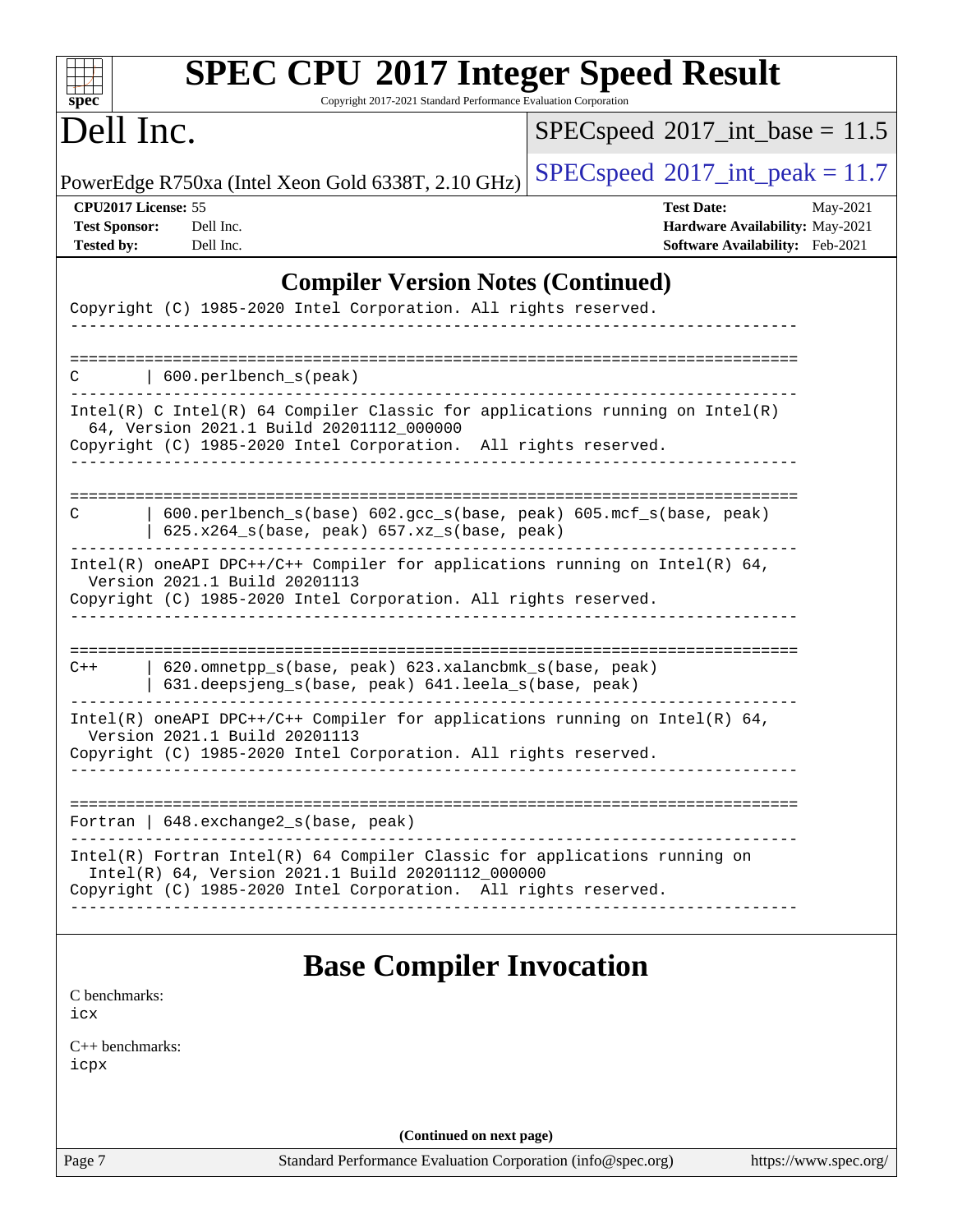# **[SPEC CPU](http://www.spec.org/auto/cpu2017/Docs/result-fields.html#SPECCPU2017IntegerSpeedResult)[2017 Integer Speed Result](http://www.spec.org/auto/cpu2017/Docs/result-fields.html#SPECCPU2017IntegerSpeedResult)**

Copyright 2017-2021 Standard Performance Evaluation Corporation

# Dell Inc.

**[spec](http://www.spec.org/)**

 $\pm t$ 

 $SPECspeed^{\circ}2017\_int\_base = 11.5$  $SPECspeed^{\circ}2017\_int\_base = 11.5$ 

PowerEdge R750xa (Intel Xeon Gold 6338T, 2.10 GHz)  $\left|$  [SPECspeed](http://www.spec.org/auto/cpu2017/Docs/result-fields.html#SPECspeed2017intpeak)®[2017\\_int\\_peak = 1](http://www.spec.org/auto/cpu2017/Docs/result-fields.html#SPECspeed2017intpeak)1.7

**[CPU2017 License:](http://www.spec.org/auto/cpu2017/Docs/result-fields.html#CPU2017License)** 55 **[Test Date:](http://www.spec.org/auto/cpu2017/Docs/result-fields.html#TestDate)** May-2021 **[Test Sponsor:](http://www.spec.org/auto/cpu2017/Docs/result-fields.html#TestSponsor)** Dell Inc. **[Hardware Availability:](http://www.spec.org/auto/cpu2017/Docs/result-fields.html#HardwareAvailability)** May-2021 **[Tested by:](http://www.spec.org/auto/cpu2017/Docs/result-fields.html#Testedby)** Dell Inc. **[Software Availability:](http://www.spec.org/auto/cpu2017/Docs/result-fields.html#SoftwareAvailability)** Feb-2021

## **[Base Compiler Invocation \(Continued\)](http://www.spec.org/auto/cpu2017/Docs/result-fields.html#BaseCompilerInvocation)**

[Fortran benchmarks](http://www.spec.org/auto/cpu2017/Docs/result-fields.html#Fortranbenchmarks): [ifort](http://www.spec.org/cpu2017/results/res2021q3/cpu2017-20210618-27200.flags.html#user_FCbase_intel_ifort_8111460550e3ca792625aed983ce982f94888b8b503583aa7ba2b8303487b4d8a21a13e7191a45c5fd58ff318f48f9492884d4413fa793fd88dd292cad7027ca)

**[Base Portability Flags](http://www.spec.org/auto/cpu2017/Docs/result-fields.html#BasePortabilityFlags)**

 600.perlbench\_s: [-DSPEC\\_LP64](http://www.spec.org/cpu2017/results/res2021q3/cpu2017-20210618-27200.flags.html#b600.perlbench_s_basePORTABILITY_DSPEC_LP64) [-DSPEC\\_LINUX\\_X64](http://www.spec.org/cpu2017/results/res2021q3/cpu2017-20210618-27200.flags.html#b600.perlbench_s_baseCPORTABILITY_DSPEC_LINUX_X64) 602.gcc\_s: [-DSPEC\\_LP64](http://www.spec.org/cpu2017/results/res2021q3/cpu2017-20210618-27200.flags.html#suite_basePORTABILITY602_gcc_s_DSPEC_LP64) 605.mcf\_s: [-DSPEC\\_LP64](http://www.spec.org/cpu2017/results/res2021q3/cpu2017-20210618-27200.flags.html#suite_basePORTABILITY605_mcf_s_DSPEC_LP64) 620.omnetpp\_s: [-DSPEC\\_LP64](http://www.spec.org/cpu2017/results/res2021q3/cpu2017-20210618-27200.flags.html#suite_basePORTABILITY620_omnetpp_s_DSPEC_LP64) 623.xalancbmk\_s: [-DSPEC\\_LP64](http://www.spec.org/cpu2017/results/res2021q3/cpu2017-20210618-27200.flags.html#suite_basePORTABILITY623_xalancbmk_s_DSPEC_LP64) [-DSPEC\\_LINUX](http://www.spec.org/cpu2017/results/res2021q3/cpu2017-20210618-27200.flags.html#b623.xalancbmk_s_baseCXXPORTABILITY_DSPEC_LINUX) 625.x264\_s: [-DSPEC\\_LP64](http://www.spec.org/cpu2017/results/res2021q3/cpu2017-20210618-27200.flags.html#suite_basePORTABILITY625_x264_s_DSPEC_LP64) 631.deepsjeng\_s: [-DSPEC\\_LP64](http://www.spec.org/cpu2017/results/res2021q3/cpu2017-20210618-27200.flags.html#suite_basePORTABILITY631_deepsjeng_s_DSPEC_LP64) 641.leela\_s: [-DSPEC\\_LP64](http://www.spec.org/cpu2017/results/res2021q3/cpu2017-20210618-27200.flags.html#suite_basePORTABILITY641_leela_s_DSPEC_LP64) 648.exchange2\_s: [-DSPEC\\_LP64](http://www.spec.org/cpu2017/results/res2021q3/cpu2017-20210618-27200.flags.html#suite_basePORTABILITY648_exchange2_s_DSPEC_LP64) 657.xz\_s: [-DSPEC\\_LP64](http://www.spec.org/cpu2017/results/res2021q3/cpu2017-20210618-27200.flags.html#suite_basePORTABILITY657_xz_s_DSPEC_LP64)

### **[Base Optimization Flags](http://www.spec.org/auto/cpu2017/Docs/result-fields.html#BaseOptimizationFlags)**

#### [C benchmarks](http://www.spec.org/auto/cpu2017/Docs/result-fields.html#Cbenchmarks):

[-DSPEC\\_OPENMP](http://www.spec.org/cpu2017/results/res2021q3/cpu2017-20210618-27200.flags.html#suite_CCbase_DSPEC_OPENMP) [-std=c11](http://www.spec.org/cpu2017/results/res2021q3/cpu2017-20210618-27200.flags.html#user_CCbase_std-icc-std_0e1c27790398a4642dfca32ffe6c27b5796f9c2d2676156f2e42c9c44eaad0c049b1cdb667a270c34d979996257aeb8fc440bfb01818dbc9357bd9d174cb8524) [-m64](http://www.spec.org/cpu2017/results/res2021q3/cpu2017-20210618-27200.flags.html#user_CCbase_m64-icc) [-fiopenmp](http://www.spec.org/cpu2017/results/res2021q3/cpu2017-20210618-27200.flags.html#user_CCbase_fiopenmp_4cde26b3fcccd23bd0bb70af4efc204325d72839eefa1147e34201101709f20b3deb62aad96701dea148529bf4ca48c90b72f3bf837ca148e297cf8a0ba6feb7) [-Wl,-z,muldefs](http://www.spec.org/cpu2017/results/res2021q3/cpu2017-20210618-27200.flags.html#user_CCbase_link_force_multiple1_b4cbdb97b34bdee9ceefcfe54f4c8ea74255f0b02a4b23e853cdb0e18eb4525ac79b5a88067c842dd0ee6996c24547a27a4b99331201badda8798ef8a743f577) [-xCORE-AVX512](http://www.spec.org/cpu2017/results/res2021q3/cpu2017-20210618-27200.flags.html#user_CCbase_f-xCORE-AVX512) [-O3](http://www.spec.org/cpu2017/results/res2021q3/cpu2017-20210618-27200.flags.html#user_CCbase_f-O3) [-ffast-math](http://www.spec.org/cpu2017/results/res2021q3/cpu2017-20210618-27200.flags.html#user_CCbase_f-ffast-math) [-flto](http://www.spec.org/cpu2017/results/res2021q3/cpu2017-20210618-27200.flags.html#user_CCbase_f-flto) [-mfpmath=sse](http://www.spec.org/cpu2017/results/res2021q3/cpu2017-20210618-27200.flags.html#user_CCbase_f-mfpmath_70eb8fac26bde974f8ab713bc9086c5621c0b8d2f6c86f38af0bd7062540daf19db5f3a066d8c6684be05d84c9b6322eb3b5be6619d967835195b93d6c02afa1) [-funroll-loops](http://www.spec.org/cpu2017/results/res2021q3/cpu2017-20210618-27200.flags.html#user_CCbase_f-funroll-loops) [-qopt-mem-layout-trans=4](http://www.spec.org/cpu2017/results/res2021q3/cpu2017-20210618-27200.flags.html#user_CCbase_f-qopt-mem-layout-trans_fa39e755916c150a61361b7846f310bcdf6f04e385ef281cadf3647acec3f0ae266d1a1d22d972a7087a248fd4e6ca390a3634700869573d231a252c784941a8) [-mbranches-within-32B-boundaries](http://www.spec.org/cpu2017/results/res2021q3/cpu2017-20210618-27200.flags.html#user_CCbase_f-mbranches-within-32B-boundaries) [-L/usr/local/jemalloc64-5.0.1/lib](http://www.spec.org/cpu2017/results/res2021q3/cpu2017-20210618-27200.flags.html#user_CCbase_jemalloc_link_path64_1_cc289568b1a6c0fd3b62c91b824c27fcb5af5e8098e6ad028160d21144ef1b8aef3170d2acf0bee98a8da324cfe4f67d0a3d0c4cc4673d993d694dc2a0df248b) [-ljemalloc](http://www.spec.org/cpu2017/results/res2021q3/cpu2017-20210618-27200.flags.html#user_CCbase_jemalloc_link_lib_d1249b907c500fa1c0672f44f562e3d0f79738ae9e3c4a9c376d49f265a04b9c99b167ecedbf6711b3085be911c67ff61f150a17b3472be731631ba4d0471706)

[C++ benchmarks:](http://www.spec.org/auto/cpu2017/Docs/result-fields.html#CXXbenchmarks)

[-DSPEC\\_OPENMP](http://www.spec.org/cpu2017/results/res2021q3/cpu2017-20210618-27200.flags.html#suite_CXXbase_DSPEC_OPENMP) [-m64](http://www.spec.org/cpu2017/results/res2021q3/cpu2017-20210618-27200.flags.html#user_CXXbase_m64-icc) [-Wl,-z,muldefs](http://www.spec.org/cpu2017/results/res2021q3/cpu2017-20210618-27200.flags.html#user_CXXbase_link_force_multiple1_b4cbdb97b34bdee9ceefcfe54f4c8ea74255f0b02a4b23e853cdb0e18eb4525ac79b5a88067c842dd0ee6996c24547a27a4b99331201badda8798ef8a743f577) [-xCORE-AVX512](http://www.spec.org/cpu2017/results/res2021q3/cpu2017-20210618-27200.flags.html#user_CXXbase_f-xCORE-AVX512) [-O3](http://www.spec.org/cpu2017/results/res2021q3/cpu2017-20210618-27200.flags.html#user_CXXbase_f-O3) [-ffast-math](http://www.spec.org/cpu2017/results/res2021q3/cpu2017-20210618-27200.flags.html#user_CXXbase_f-ffast-math) [-flto](http://www.spec.org/cpu2017/results/res2021q3/cpu2017-20210618-27200.flags.html#user_CXXbase_f-flto) [-mfpmath=sse](http://www.spec.org/cpu2017/results/res2021q3/cpu2017-20210618-27200.flags.html#user_CXXbase_f-mfpmath_70eb8fac26bde974f8ab713bc9086c5621c0b8d2f6c86f38af0bd7062540daf19db5f3a066d8c6684be05d84c9b6322eb3b5be6619d967835195b93d6c02afa1) [-funroll-loops](http://www.spec.org/cpu2017/results/res2021q3/cpu2017-20210618-27200.flags.html#user_CXXbase_f-funroll-loops) [-qopt-mem-layout-trans=4](http://www.spec.org/cpu2017/results/res2021q3/cpu2017-20210618-27200.flags.html#user_CXXbase_f-qopt-mem-layout-trans_fa39e755916c150a61361b7846f310bcdf6f04e385ef281cadf3647acec3f0ae266d1a1d22d972a7087a248fd4e6ca390a3634700869573d231a252c784941a8) [-mbranches-within-32B-boundaries](http://www.spec.org/cpu2017/results/res2021q3/cpu2017-20210618-27200.flags.html#user_CXXbase_f-mbranches-within-32B-boundaries) [-L/opt/intel/oneapi/compiler/2021.1.1/linux/compiler/lib/intel64\\_lin/](http://www.spec.org/cpu2017/results/res2021q3/cpu2017-20210618-27200.flags.html#user_CXXbase_linkpath_765a8c93c4ea33dfc565a33ecb48f4f7d02a6338709b3b362f341eb203a06426ce1d12ded4c7809f6ab6cf0e9f5515cffeb4efc405b63f85dc27a83bbbdeb3a3) [-lqkmalloc](http://www.spec.org/cpu2017/results/res2021q3/cpu2017-20210618-27200.flags.html#user_CXXbase_qkmalloc_link_lib_79a818439969f771c6bc311cfd333c00fc099dad35c030f5aab9dda831713d2015205805422f83de8875488a2991c0a156aaa600e1f9138f8fc37004abc96dc5)

#### [Fortran benchmarks](http://www.spec.org/auto/cpu2017/Docs/result-fields.html#Fortranbenchmarks):

[-m64](http://www.spec.org/cpu2017/results/res2021q3/cpu2017-20210618-27200.flags.html#user_FCbase_m64-icc) [-xCORE-AVX512](http://www.spec.org/cpu2017/results/res2021q3/cpu2017-20210618-27200.flags.html#user_FCbase_f-xCORE-AVX512) [-O3](http://www.spec.org/cpu2017/results/res2021q3/cpu2017-20210618-27200.flags.html#user_FCbase_f-O3) [-ipo](http://www.spec.org/cpu2017/results/res2021q3/cpu2017-20210618-27200.flags.html#user_FCbase_f-ipo) [-no-prec-div](http://www.spec.org/cpu2017/results/res2021q3/cpu2017-20210618-27200.flags.html#user_FCbase_f-no-prec-div) [-qopt-mem-layout-trans=4](http://www.spec.org/cpu2017/results/res2021q3/cpu2017-20210618-27200.flags.html#user_FCbase_f-qopt-mem-layout-trans_fa39e755916c150a61361b7846f310bcdf6f04e385ef281cadf3647acec3f0ae266d1a1d22d972a7087a248fd4e6ca390a3634700869573d231a252c784941a8) [-nostandard-realloc-lhs](http://www.spec.org/cpu2017/results/res2021q3/cpu2017-20210618-27200.flags.html#user_FCbase_f_2003_std_realloc_82b4557e90729c0f113870c07e44d33d6f5a304b4f63d4c15d2d0f1fab99f5daaed73bdb9275d9ae411527f28b936061aa8b9c8f2d63842963b95c9dd6426b8a) [-align array32byte](http://www.spec.org/cpu2017/results/res2021q3/cpu2017-20210618-27200.flags.html#user_FCbase_align_array32byte_b982fe038af199962ba9a80c053b8342c548c85b40b8e86eb3cc33dee0d7986a4af373ac2d51c3f7cf710a18d62fdce2948f201cd044323541f22fc0fffc51b6) [-auto](http://www.spec.org/cpu2017/results/res2021q3/cpu2017-20210618-27200.flags.html#user_FCbase_f-auto) [-mbranches-within-32B-boundaries](http://www.spec.org/cpu2017/results/res2021q3/cpu2017-20210618-27200.flags.html#user_FCbase_f-mbranches-within-32B-boundaries)

### **[Peak Compiler Invocation](http://www.spec.org/auto/cpu2017/Docs/result-fields.html#PeakCompilerInvocation)**

[C benchmarks \(except as noted below\)](http://www.spec.org/auto/cpu2017/Docs/result-fields.html#Cbenchmarksexceptasnotedbelow): [icx](http://www.spec.org/cpu2017/results/res2021q3/cpu2017-20210618-27200.flags.html#user_CCpeak_intel_icx_fe2d28d19ae2a5db7c42fe0f2a2aed77cb715edd4aeb23434404a8be6683fe239869bb6ca8154ca98265c2e3b9226a719a0efe2953a4a7018c379b7010ccf087)

**(Continued on next page)**

Page 8 Standard Performance Evaluation Corporation [\(info@spec.org\)](mailto:info@spec.org) <https://www.spec.org/>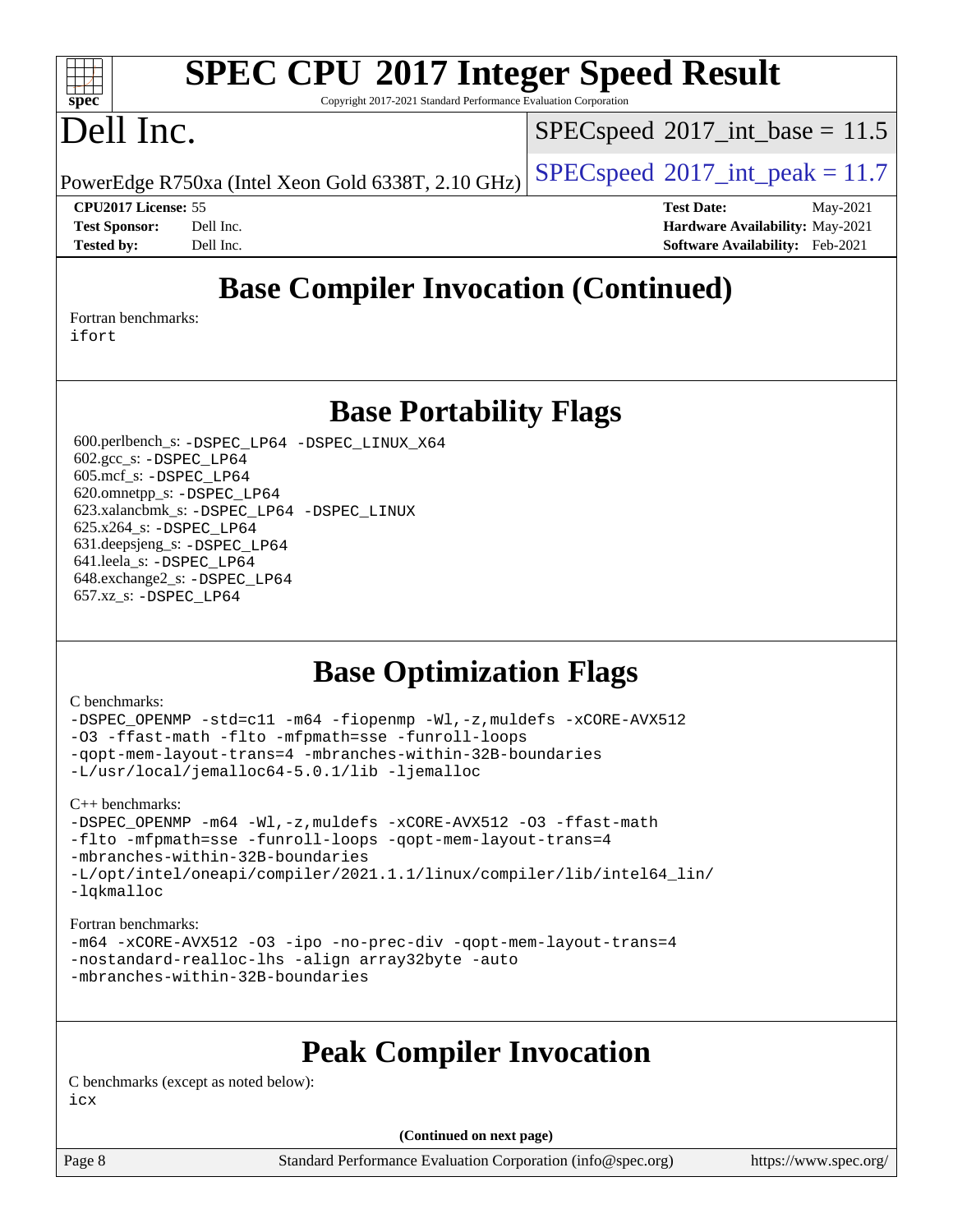# **[SPEC CPU](http://www.spec.org/auto/cpu2017/Docs/result-fields.html#SPECCPU2017IntegerSpeedResult)[2017 Integer Speed Result](http://www.spec.org/auto/cpu2017/Docs/result-fields.html#SPECCPU2017IntegerSpeedResult)**

Copyright 2017-2021 Standard Performance Evaluation Corporation

# Dell Inc.

**[spec](http://www.spec.org/)**

 $+\ +$ 

 $SPECspeed^{\circ}2017\_int\_base = 11.5$  $SPECspeed^{\circ}2017\_int\_base = 11.5$ 

PowerEdge R750xa (Intel Xeon Gold 6338T, 2.10 GHz)  $\left|$  [SPECspeed](http://www.spec.org/auto/cpu2017/Docs/result-fields.html#SPECspeed2017intpeak)®[2017\\_int\\_peak = 1](http://www.spec.org/auto/cpu2017/Docs/result-fields.html#SPECspeed2017intpeak)1.7

**[CPU2017 License:](http://www.spec.org/auto/cpu2017/Docs/result-fields.html#CPU2017License)** 55 **[Test Date:](http://www.spec.org/auto/cpu2017/Docs/result-fields.html#TestDate)** May-2021 **[Test Sponsor:](http://www.spec.org/auto/cpu2017/Docs/result-fields.html#TestSponsor)** Dell Inc. **[Hardware Availability:](http://www.spec.org/auto/cpu2017/Docs/result-fields.html#HardwareAvailability)** May-2021 **[Tested by:](http://www.spec.org/auto/cpu2017/Docs/result-fields.html#Testedby)** Dell Inc. **[Software Availability:](http://www.spec.org/auto/cpu2017/Docs/result-fields.html#SoftwareAvailability)** Feb-2021

### **[Peak Compiler Invocation \(Continued\)](http://www.spec.org/auto/cpu2017/Docs/result-fields.html#PeakCompilerInvocation)**

600.perlbench\_s: [icc](http://www.spec.org/cpu2017/results/res2021q3/cpu2017-20210618-27200.flags.html#user_peakCCLD600_perlbench_s_intel_icc_66fc1ee009f7361af1fbd72ca7dcefbb700085f36577c54f309893dd4ec40d12360134090235512931783d35fd58c0460139e722d5067c5574d8eaf2b3e37e92)

[C++ benchmarks:](http://www.spec.org/auto/cpu2017/Docs/result-fields.html#CXXbenchmarks) [icpx](http://www.spec.org/cpu2017/results/res2021q3/cpu2017-20210618-27200.flags.html#user_CXXpeak_intel_icpx_1e918ed14c436bf4b9b7c8bcdd51d4539fc71b3df010bd1e9f8732d9c34c2b2914e48204a846820f3c0ebb4095dea797a5c30b458ac0b6dffac65d78f781f5ca)

[Fortran benchmarks](http://www.spec.org/auto/cpu2017/Docs/result-fields.html#Fortranbenchmarks): [ifort](http://www.spec.org/cpu2017/results/res2021q3/cpu2017-20210618-27200.flags.html#user_FCpeak_intel_ifort_8111460550e3ca792625aed983ce982f94888b8b503583aa7ba2b8303487b4d8a21a13e7191a45c5fd58ff318f48f9492884d4413fa793fd88dd292cad7027ca)

#### **[Peak Portability Flags](http://www.spec.org/auto/cpu2017/Docs/result-fields.html#PeakPortabilityFlags)**

Same as Base Portability Flags

## **[Peak Optimization Flags](http://www.spec.org/auto/cpu2017/Docs/result-fields.html#PeakOptimizationFlags)**

[C benchmarks](http://www.spec.org/auto/cpu2017/Docs/result-fields.html#Cbenchmarks):

```
 600.perlbench_s: -Wl,-z,muldefs -prof-gen(pass 1) -prof-use(pass 2)
-xCORE-AVX512 -ipo -O3 -no-prec-div
-qopt-mem-layout-trans=4 -fno-strict-overflow
-mbranches-within-32B-boundaries
-L/usr/local/jemalloc64-5.0.1/lib -ljemalloc
 602.gcc_s: -m64 -std=c11 -Wl,-z,muldefs -fprofile-generate(pass 1)
-fprofile-use=default.profdata(pass 2) -xCORE-AVX512 -flto
-Ofast(pass 1) -O3 -ffast-math -qopt-mem-layout-trans=4
-mbranches-within-32B-boundaries
-L/usr/local/jemalloc64-5.0.1/lib -ljemalloc
605 \text{.mcf}\text{-}\mathrm{s}: basepeak = yes
 625.x264_s: -DSPEC_OPENMP -fiopenmp -std=c11 -m64 -Wl,-z,muldefs
-xCORE-AVX512 -flto -O3 -ffast-math
-qopt-mem-layout-trans=4 -fno-alias
-mbranches-within-32B-boundaries
-L/usr/local/jemalloc64-5.0.1/lib -ljemalloc
657.xz_s: basepeak = yes
C++ benchmarks: 
                                       (Continued on next page)
```